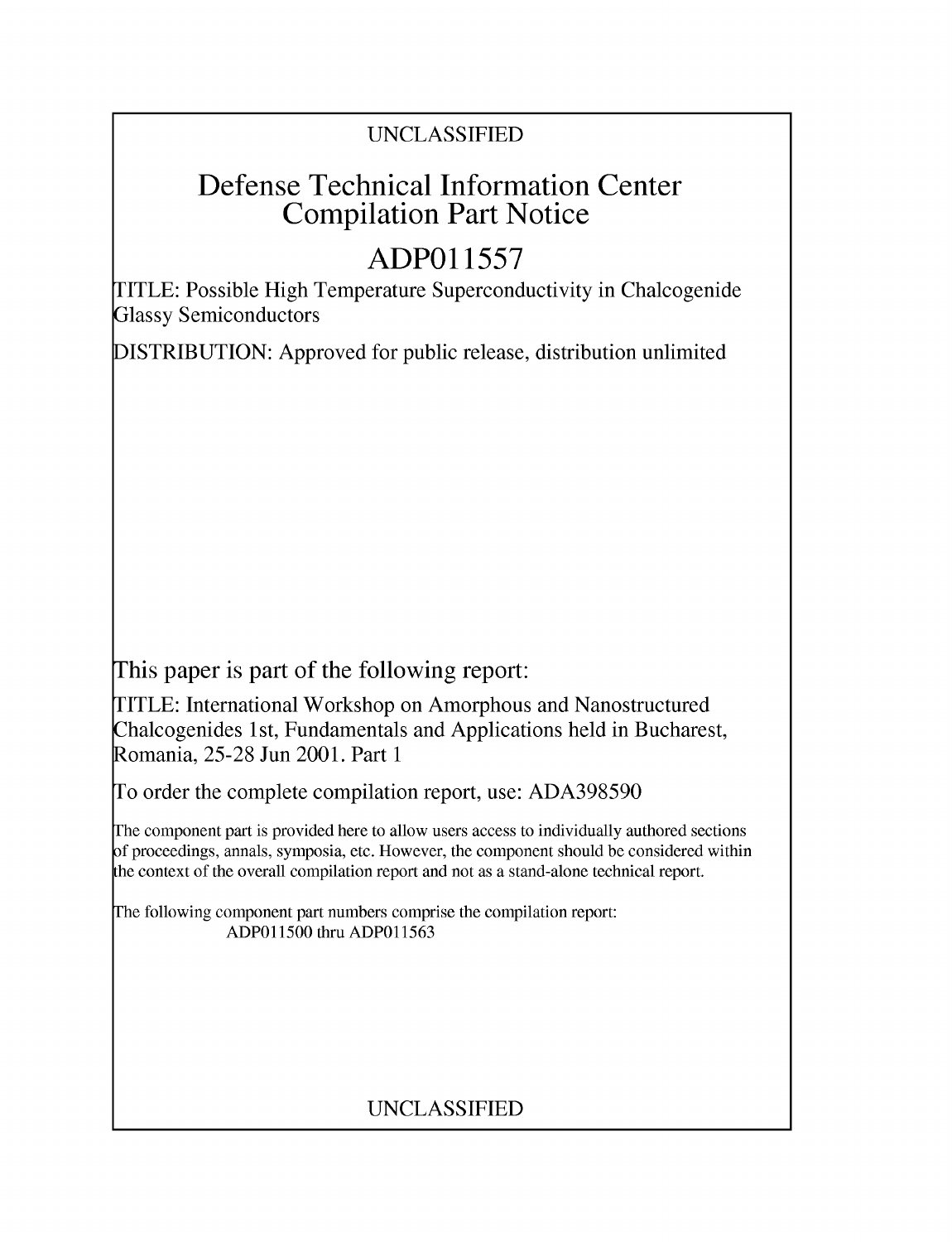### **POSSIBLE HIGH** TEMPERATURE **SUPERCONDUCTIVITY IN CHALCOGENIDE GLASSY SEMICONDUCTORS**

K. **D.** Tsendin, **A.** V. Prihod'ko', B. P. Popova

**A.** F. loffe Physico-Technical Institute, Russian Academy of Sciences 194021 Saint-Petersburg, Russia "Saint-Petersburg State Technical University, 195251 Saint-Petersburg, Russia

High T<sub>c</sub> superconductivity in composite system of selenium matrix with globular Y-Ba-Cu-O is discussed in relation to the experimental results.

(Received June 6, 2001; accepted June 11, 2001)

*Keywords:* High T, superconductyvity, Chalcogenide glassy semiconductors

#### **1.** Introduction

In our recent paper [1] we have elaborated the model of superconductivity, which may be realized in the system of negative - U centers with a large concentration. The model is based on the theoretical results of paper  $[2]$ . It is supposed in  $[1]$ , that manifestation of negative  $-$  U centers model of superconductivity (NUCS - model) may be found in chalcogenide glassy semiconductors, because these substances are known as matters with a large concentration of negative  $-$  U centers. Then in the present paper we discuss several experimental results, which might confirm our hypothesis.

#### 2. Analysis of experimental data

The present paper is devoted to investigation of superconductivity of the samples, which consist of globules of well known high temperature superconductor (HTSC) with  $Y_1Ba_2Cu_3O_7$ composition which are embedded in glassy Se matrix. The details of samples preparation have been described in [1], and here we briefly remind the most important ones only. A little bubble (volume **-** 1 mm<sup>3</sup>) of a-Se mixture with micro-crystalline pieces of  $Y_1Ba_2Cu_3O_7$  (or globules) are located between two intersecting wolfram wires. Diameters of wires are equal to 50  $\mu$ m. The bubble has been melted by Joule heating of wolfram wires, melting substance entered between wires and separated them at distance L. Micro-crystalline pieces of  $Y_1Ba_2Cu_3O_7$  – globules- have linear size about several micrometers and occupy approximately 14% of whole volume then all of them have been separated by a-Se. Two sets of samples have been investigated.

The first set consists of low-resistance samples with resistance R at room temperature of order  $R$ ~1  $\Omega$ . This value can be estimated from date of Fig. 1a (curve 1). The distance L between electrodes for these samples has a minimum value  $L<sub>1</sub>$  micrometer and so L is less than linear size of globules one can conclude that there are several globules which join two contacts. This conclusion may be confirmed by estimation of the conductivity value  $\sigma \sim L/RS$ . One can obtain for typical square of globule cross-section **S** ~10  $\mu$ m<sup>2</sup> the conductivity value of order ~10<sup>3</sup>  $\Omega^{-1}$  cm<sup>-1</sup>, which rather well coincides with the conductivity of  $Y_1Ba_2Cu_3O_7$  at room temperature. The superconductivity phase transition temperature T<sub>c</sub> for these samples approximately coincides with that one for Y<sub>1</sub>Ba<sub>2</sub>Cu<sub>3</sub>O<sub>7</sub>  $(T_c \approx 90 \text{ K})$  [1]. The value of critical current density, which can be estimated from the initial current jump of curve 2 (Fig. 1a) at U=0, equals to  $\sim$  2 A/cm<sup>2</sup> and coincides with known value for HTSC [2].

Then one can conclude, that electrical properties of of low-resistance samples at all temperatures:  $T>T_c$  and  $T < T_c$  are governed by HTSC.

The second set consists of high-resistance samples with  $R \sim 10^4 \Omega$  at room temperature (see Fig. **1** b, curve 1). The typical distribution of HTSC globules through the sample cross-section obtained by X-ray microanalysis is shown on Fig. 2, which is taken from paper [1]. It is very well seen, that globules are separated and there is not the continuous current path trough them. Solid line has been depicted by authors to show the possible current path through the several globules and a-Se inter-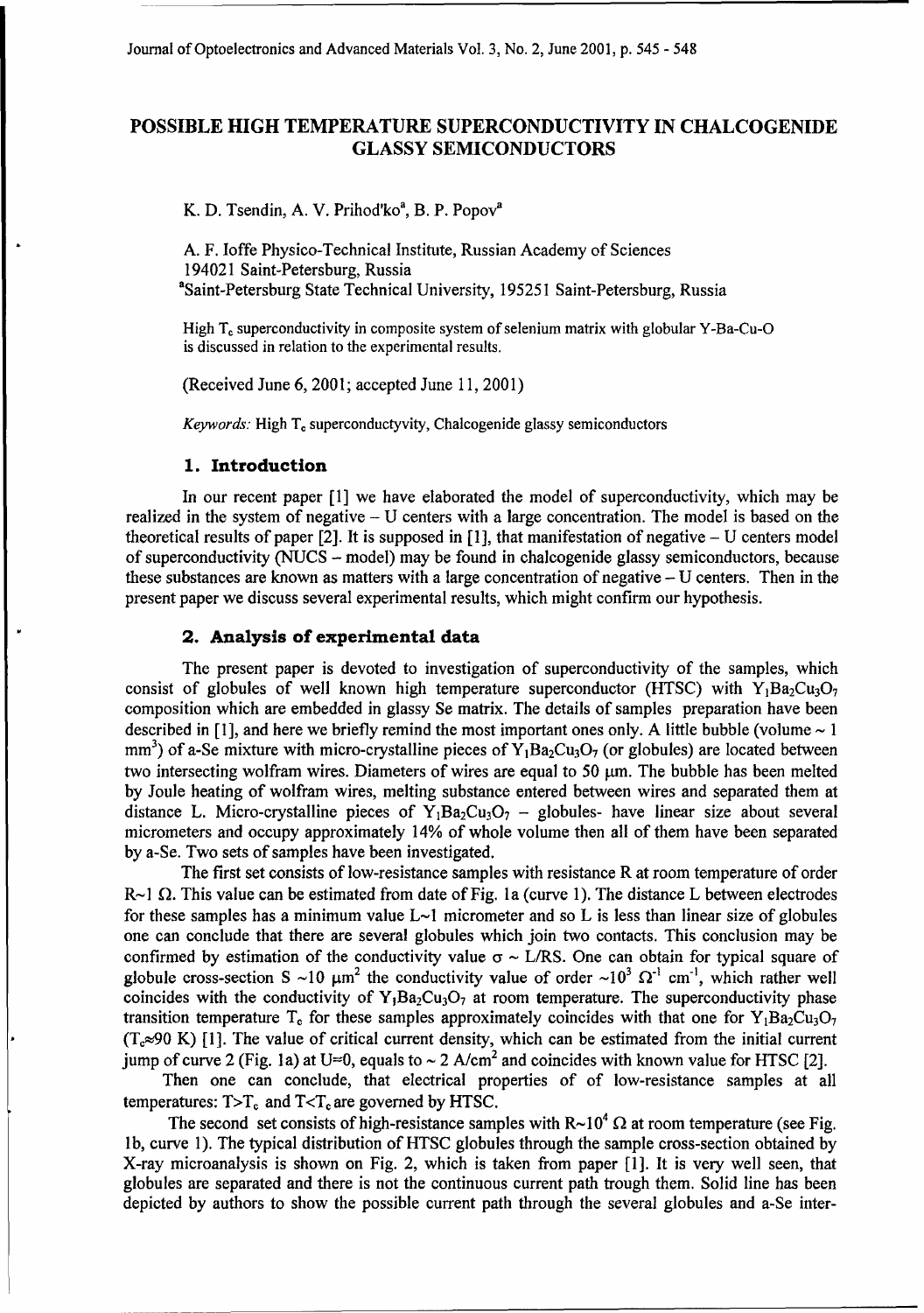these layers may be taken as  $\sim$ 10  $\mu$ m. The distance between electrodes for these samples has a value more than for the low-resistance samples and one can use for estimation the value  $L \sim 50 \mu m$ . If one takes the linear dimension of globule  $\sim$ 5  $\mu$ m as the diameter of current path cross-section then the conductivity value of order  $\sim 10^{-6} \Omega^{-1}$  cm<sup>-1</sup> may be obtained at room temperature. This value very differs from the value  $\sim 10^{-12} \Omega^{-1}$  cm<sup>-1</sup> for pure a-Se. It is known that conductivity of a-Se very depends on the doping with oxygen [3], then we can suppose that a-Se channels, which join globules and are depicted by solid line (Fig. 2) consist of glassy selenium doped with oxygen catched from air or from globules.

But we would like to emphasize that in any case the resistance of high-resistance samples at room temperature  $(T>T_c)$  is not controlled by HTSC.

Phase transition temperature  $T_c$  for samples from the second set is the same as for  $Y_1Ba_2Cu_3O_7$  [1] and one can see the direct superconducting current through whole sample, which existence at U=0 and T=77 K(Fig **lb,** curve 2). Hence a conclusion was made in [1] that Josephson contacts are formed between HTSC globules embedded in the a-Se matrix, making possible the superconducting transport in these samples.



The most important fact we would like to emphasize in present paper consists in the following. It is known presently that the correlation length 4 in **HTSC** materials is small and equals to **10-15 A** [4, **5].** Consequently, the thickness of the Josephson contacts must be of the same order of magnitude. At the same time, it can be seen from Fig. 2 that the a-Se spaces between **HTSC** globules have linear At the same thire, it can be seen from Fig. 2 that the a-se spaces between HTSC globules have linear<br>dimensions of soveral micromotors, i.e.  $10^3$  times follows follows that the superconduction quite  $\alpha$  is the sample as a whole can only be accounted for under the assumption that a-Se in properties of the sample as a whole can only be accounted for under the assumption that a-Se in properties of the sample as a whole can only be accounted for under the assumption that a-se in<br>spaces between the globules also would possesses superconducting proporties with T, not lower than spaces between the globules also would possesses superconducting properties with  $T_c$  not lower than that of Y<sub>1</sub>Ba<sub>2</sub>Cu<sub>3</sub>O<sub>7</sub>. This assumption does not refer to the entire volume of selenium known not to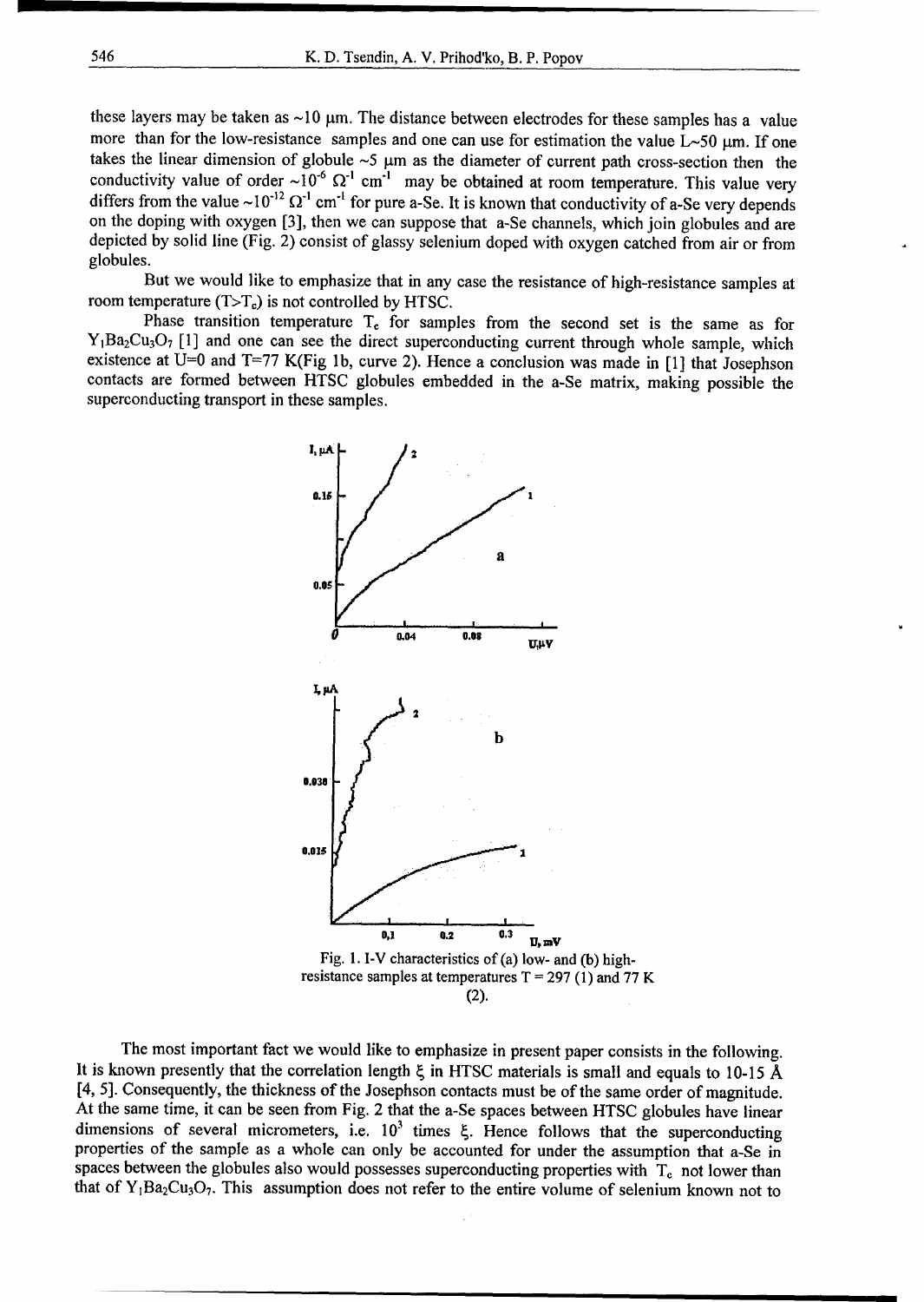exhibit high-temperature superconductivity. We mean here only the channels appearing between the HTSC globules in electric field as a result of switching, shown schematically, as the guide to the eye, by the solid broken line in Fig. 2. It is known that the transition of a thin Se layer from the state with high resistance to that with low resistance (switching effect) occurs in an electric field with strength on the order of **105-106** V/cm [6]. At the same time, the external field strength in [1] did not exceed  $10^2$  V/cm, even with the effective thickness of the a-Se layer taken to be  $\sim 0.1$  µm. Thus, it can be assumed that a-Se presents between HTSC globules has unusual properties and is switched in weak external electric fields or there are strong internal electric field in the vicinity of HTSC - a-Se boundary.



Fig. 2. Distribution of elements over the sample cross-section, obtained by means of X-ray microanalysis (reproduced from **[1]). (1)** Selenium and (2) HTSC. The solid, broken line showing the path of the through current represents a set of superconducting Se channels connecting adjacent HTSC globules.

It is for channels of this kind, appearing as a result of switching in chalcogenide glassy semiconductors (CGS), whose representative Se is, that a model of superconductivity has been proposed recently [7], based on the concept of centers having negative effective electron correlation energy U (negative-Ucenters). At present, it can be considered a well-established fact that it is the negative-U centers that are the predominant type of native defects in chalcogenide glassy semiconductors. For the reason of negative U, electrons (holes) are effectively attracted when residing on a defect and thus form pairs of electrons or holes, which are bosons. It was assumed in [7] that, at a sufficiently high concentration of negative-U centers, their states may form bands of delocalized pairs of electrons or holes, whose Bose condensation gives rise to superconductivity. Just the simplest CGS - glassy Se, was considered in [7] as an example. Fig. 3 shows schematically the band of electron and hole pairs: D(-) and D(+) bands made of non-superconducting metals exists only in strong electric fields. The parameters of negative-U centers in a-Se can be found from drift mobility measurements. The thermal activation energy of hole drift in the valence band is 0.14 eV [3], which corresponds to capture of holes into states of the electron pair. Therefore, it can be assumed that the center of the D(-) band lies 0.14 eV above the top of the a-Se valence band. The same figure shows the expected energy of optical ionization of the D(-) states, which, according to a simple theory of negative-U centers, must be twice the thermal ionization energy.

Thus, the Bose condensation of delocalized electron pairs in the D(-) band arising from the